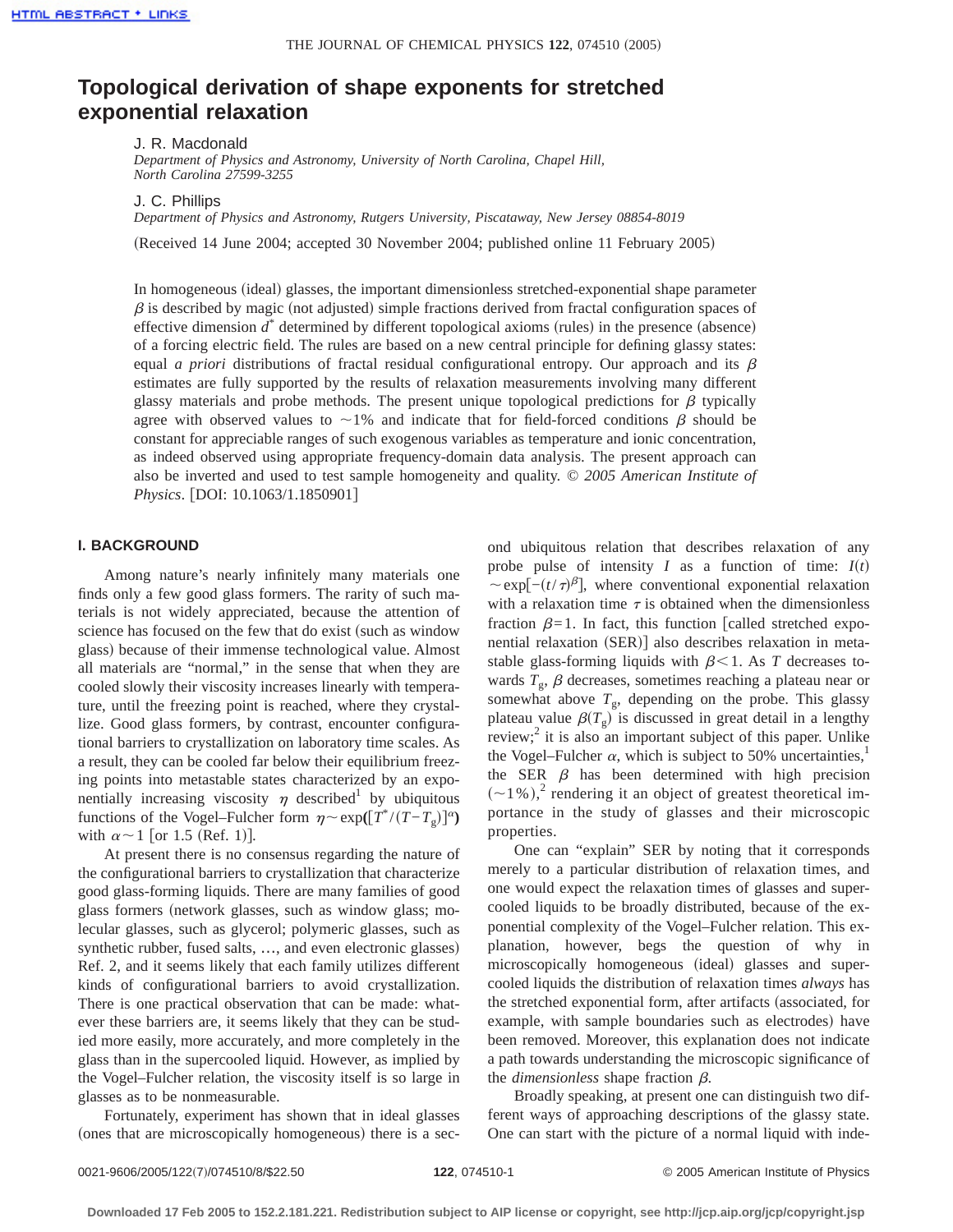pendent gaslike particles, and add correlations through polynomial interactions from presumed collective modes {as in mode-coupling theory  $[Ref. 2 (Sec. 3.1)$  and Ref. 3]. These hydrodynamic mode-coupling models are useful, for example, in weather forecasting, and they can be used to fit some properties of the supercooled liquid, especially after three-mode interactions are added<sup>3</sup> which include adjustable parameters to fit  $T_g$  (poorly predicted by the two-mode model). Although this polynomial approach is useful for curve fitting some kinds of experimental data (especially scattering data taken by the very powerful spin-polarized neutron method<sup>2,3</sup>), it still leaves unanswered the central question discussed here, namely, the meaning of  $\beta$ .

In this paper and in the lengthy review, $\alpha$ <sup>2</sup> which provides the foundation necessary to understand our axiomatic model, one takes a different approach. One argues that the appearance of the singular (or stretched) exponential functions in supercooled liquids (or glasses) shows that no polynomial, perturbative, or hydrodynamic approach based on ideas appropriate to normal gases and liquids is appropriate for glasses. Instead, one utilizes axiomatic topological models that are qualitatively different from geometrical models of normal liquids. These models plausibly assume that glasses, which differ from normal liquids because they are "frozen" into configurations with exponentially large (effectively infinite) viscosities, correspondingly occupy exponentially small fractions of free particle configuration space. Thus all geometrical real-space models, especially those that depend on parametrized polynomial assumptions, are exposed to the risk that the configurations they describe are not, in fact, *consistently* glassy (exponentially entangled). As an aside, one should note that this kind of problem has been familiar to mathematicians, especially set theorists and topologists, for more than 100 years; they refer to such problems as "non-polynomial (NP) complete" or exponentially complex. The prototypical exponentially complex problem is the traveling salesman, who should visit randomly placed cities along the shortest path. Mathematicians frequently emphasize that such problems cannot be solved by brute-force polynomial methods, not even with the largest computers.

One of the most obvious weaknesses of many theoretical papers is that they are connected to only one (more often, no) experiment. Moreover, older SER experiments (say, before 1980) were often made with samples that were not ideal (microscopically homogeneous); in addition, relaxation measurements require large databases, and before the widespread use of digital data acquisition and processing, these older databases, many incorporated in the broad collection of Ref. 4, contained many errors. More recent digital data have been of much higher quality, and these were identified and emphasized in the lengthy review.<sup>2</sup> Moreover, that review predicted certain "magic" values of  $\beta$ , and these predictions have been confirmed (with accuracies of order a few or even one percent), often without the authors being aware of the predictions, in *almost all* subsequent experiments that involved samples close enough to ideal to exhibit SER over many  $(>= 3)$  decades. The *predictive success* of the present approach in analyzing field-free experimental data could be taken as paradigmatic for quality control of analysis of a large, broad range of experimental data from multiple sources using many different methods. Several new examples of ideal SER are discussed below.

Although the topological approach has been reviewed in depth (Ref. 2, Sec. 3.2), it is summarized here for the reader's convenience. All glassy relaxation is supposed to take place in an exponentially restricted configuration space that is drastically different from conventional free particle configuration space. There are many ways that could be used to describe this abstract space, but happily it has turned out that the simplest way is by far the most successful, as verified by comparison with many experiments (Ref. 2, Secs.  $6-9$ ), and subsequent amazingly successful predictions (described here). The simplest way is topological: one imagines that relaxation paths are obtained by diffusion to relaxation sinks or defects<sup>1,2</sup> in a space of restricted dimensionality  $d^*$  < *d*  $=$  3. There are a very few simple axiomatic rules for determining *d*\* , which turns out to be of the form *fd*, with *f*  $=m/n$ , where *m* and *n* are *integers* (not irrational numbers!) and  $m \le n \le 10$ . In other words, the configuration space is fractal, but it is a very simple fractal space. The integers *m* and *n* arise in obvious physical ways and they are not adjustable; there are only a few possibilities, and once determined for a given material, process, and probe, they are fixed and unique for the given situation.

There are two kinds of data on glass SER: temporal data, where the relaxation time  $\tau$  and  $\beta$  can be obtained simply by fitting the residual  $[t>100\tau$  (Ref. 2)] field-free relaxation regime, and dispersive frequency-response data, usually obtained by measuring steady-state dielectric (field-forced) responses over limited, but often broad, frequency ranges. $2,4-6$ Because glassy states occupy only exponentially small fractions of phase space, one should not assume (as is usually done) that the values of the dimensionless stretching fraction  $\beta$  are the same when measured in steady-state dielectric and in field-free relaxation experiments. Standard procedures exist for obtaining  $\tau$  and  $\beta$  in the field-forced case by fitting to accurate numerical frequency-response models, but these must be handled with exceptional care to obtain reliable results, especially for  $\beta$ <sup>5,6</sup>. The kind of SER that is observed also depends sensitively on the excitation and measuring probes used, and it is much more sensitive to the nature and scale of sample inhomogeneities (static or dynamic). Usually there is independent evidence of the existence of static inhomogeneities. Such evidence is increasingly plentiful, or may be well known to experts in specific materials, $\lambda$  but this evidence is often overlooked in global geometrical models that claim to explain the microscopic origin of SER.

To establish the *intrinsic* behavior of field-free SER in homogeneous glasses we have critically reviewed and augmented (Ref. 2, Secs.  $6-9$ ) the very large (but old) database<sup>4</sup> of temporal SER structural relaxation experiments, ones that cover a wide range of undifferentiated homogeneous and statically inhomogeneous materials, probes, and detectors. We have also critically deconvoluted field-forced conductive-system dispersion data, being careful to separate the dispersive (ionic or dopant) part from the nondispersive host electronic and dipolar parts, and adequately accounting for the effects of charging at electrode interfaces. $5<sup>-7</sup>$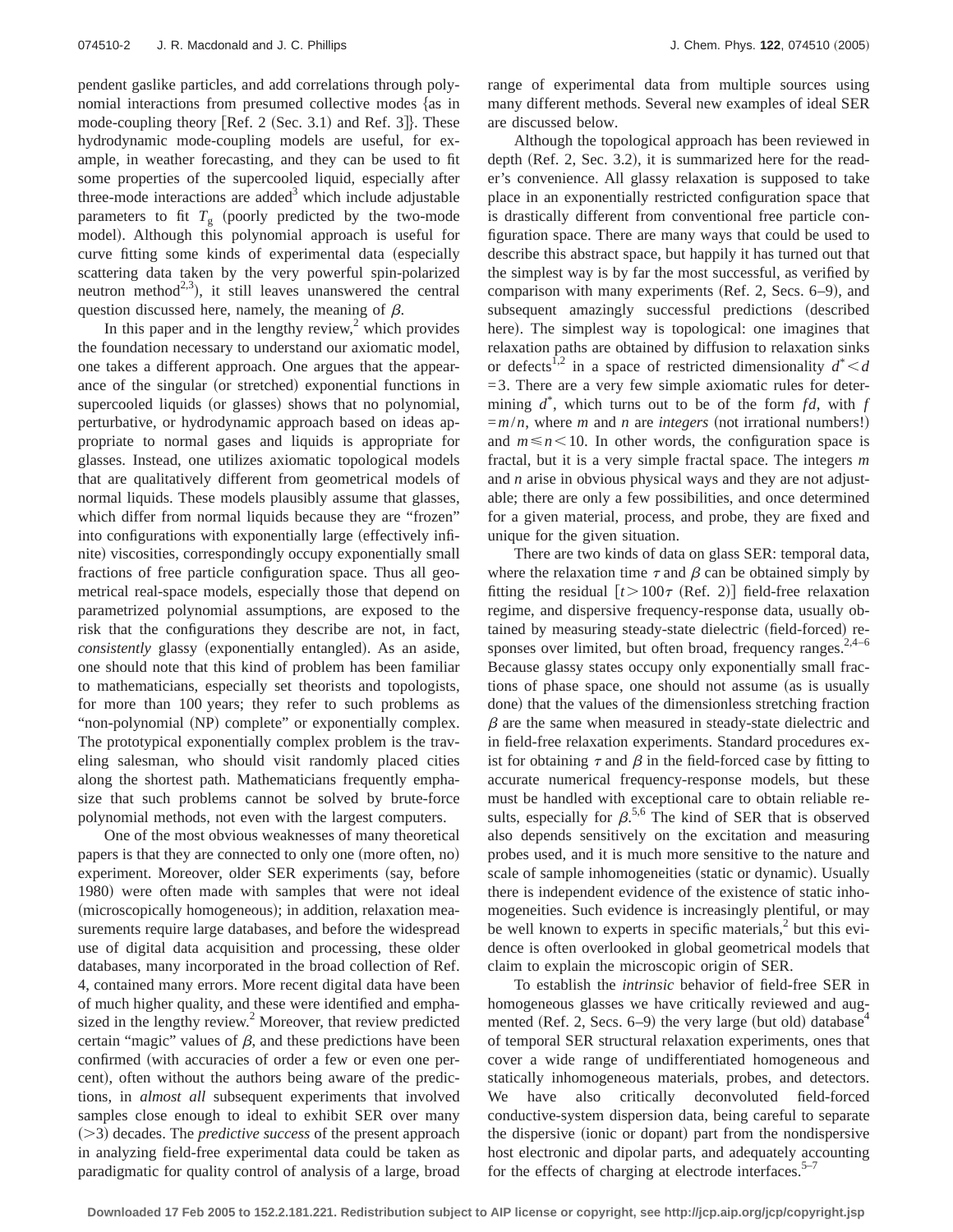Our results may be summarized as follows: there exist a surprisingly large number of microscopically homogeneous glasses, including the most important ones technologically, whose properties, including the dimensionless stretching factor  $\beta$ , have been established with great accuracy (~1% in  $\beta$ ) in many cases), through careful analysis. The data exhibit simple magic  $\beta$  fractions that can be explained *entirely topologically*, that is, in terms of only the connectivity and dimensionality of relaxation paths in configuration space. Geometrical factors, such as filling factors $8$  or ranges of interactions<sup>9</sup> become important only in inhomogeneous glasses. Moreover, the topological dependence of the magic  $\beta$  fractions on the effective dimensionality  $d^*$  is different in the presence of a forcing electric field involving mobile charge carriers [conductive-system relaxation,  $\beta_f$  (Refs. 5) and 6)] than it is for field-free structural relaxation  $(\beta_0)$ ; the differences, though small, are systematic, independent of microscopic geometry, and fully explicable. The validity of the present topological approach is confirmed by the many successful predictions discussed below and in Refs. 5 and 6.

#### **II. FIELD-FREE RELAXATION EXAMPLES**

While much has been said rather generally about glass inhomogeneities, one can appreciate their significance most easily through examples. Silica,  $(Na_2O)(SiO_2)_4$ , and  $(Na_2O)_{16}(CaO)_{10}(SiO_2)_{74}$  (window glass) are all homogeneous network glasses, but  $\text{GeO}_2$  is not [in addition to the host fourfold coordinated Ge, it contains inclusions of fivefold or sixfold coordinated Ge in the form of deformed nanocrystallites with the much denser rutile structure  $(Ref. 2,$ Sec. 6.3)]. Thus  $\beta_0$  [silica,  $(Na_2O)(SiO_2)_4$ ]=0.60 (the theoretical magic fraction 3/5), while  $\beta_0$ (GeO<sub>2</sub>)=0.9; the former value is intrinsic, while the latter is not.<sup>2</sup> Similarly, polybutadiene (synthetic rubber) is a prototypical polymer; properly prepared samples studied as a function of vinyl (cis-trans) sidegroup fraction gave a nearly constant  $\beta_0$ =0.41–0.43, in agreement with the predicted topological magic fraction 3/7  $(Ref. 2, Sec. 7.2),$  whereas varying the vinyl fraction in samples stabilized by peroxide addition gave the much wider range 0.50–0.26; the former nearly constant values are nearly intrinsic and independent of geometrical factors, while the latter widely varying ones are not (see Fig. 20 of the lengthy review<sup>2</sup>). The "worst case" polymer, polyvinyl chloride  $(PVC)$ , is partially crystallized.

One of the most accurate ways of measuring  $\beta$  is through stress relaxation, which can take place at temperatures low compared to the glass transition temperature, and over very long times [see Fig.  $15$  of the lengthy review (Ref. 2, Sec.  $6.1$ ]. This method has been used for several chalcogenide network alloy glasses, including pure Se itself (chain structure, few octet rings, unlike S, and very nearly ideally homogeneous), with results in excellent agreement with theoretical predictions.2 The stress results for Se, measured on a time scale of  $10<sup>3</sup>$  s, concur exactly with those obtained by neutron spin-echo studies with a time scale of 10−9 s, and they also agree with the predicted theoretical value of  $\beta$  $=3/7 \approx 0.43$ . Exact concurrence may be fortuitous, but as theory and the two experiments all appeared concurrently and independently, it is not easy to dismiss such concurrence as the result of "data selection."

More recently the relaxation of polystyrene (PS) has been studied with stress relaxation.<sup>10</sup> PS consists of the usual hydrocarbon main chain with a phenyl side group. Pure PS is atactic (shapeless, presumably because of buckling stresses caused by the bulky side group). $^2$  Commercially PS is stabilized, and presumably rendered microscopically homogeneous, by the addition of a suitable volume fraction of acrylonitrile. How can one test this picture of the commercial product, an exponentially unlikely "straw" found as the result of a searching through a very large "haystack" by trial and error? It turns out that analysis of the birefringence of commercial poly(styrene-*co*-acrylonitrile) films<sup>10</sup> led to the identification of two relaxation processes, the fast one of the main chain and the  $10<sup>3</sup>$  slower one of the phenyl side group. The main chain shows the same value of  $\beta = 3/7 = 0.43$  as Se chains did in both experiments described above, while the phenyl side group gave  $\beta$ =0.32. The interpretation of the side group result will be given below, after discussion of the microscopic axiomatic model, but it strains one's credulity to believe that all these concurrences are merely the result of data selection.

Among nonpolar molecular glass formers, orthoterphenyl  $(OTP)$  is the most studied, because it is available commercially in high purity. Relaxation in OTP has been studied by very accurate multidimensional (spin echo) nuclear magnetic resonance (NMR) methods,<sup>11</sup> yielding two values of  $\beta_0$ for long and short preparation times, 0.59 and 0.42, compared to the topologically predicted fractions<sup>2</sup> 3/5 and 3/7, respectively. Brillouin scattering experiments also involve both long- and short-range forces, and these also give  $\beta_0$  $=0.43$  for OTP.<sup>12</sup> Relaxation of propylene glycol (PG) molecules and polymers (PPG), where relaxation is driven by OH groups, vicinal in PG, but separated in PPG by 70 nondipolar monomers,<sup>13</sup> shows  $\beta_0$ =0.43 (PPG) and 0.6 (PG), agreeing *exactly* with topological *predicted fractions*. <sup>2</sup> Similarly good agreement  $(\sim1\%)$  with *prediction* is obtained for orientational glasses, both dipolar $^2$  and quadrupolar.<sup>14</sup> The doped (conductive-system) field-forced dielectric relaxation examples listed in Table I show virtually identical values of  $\beta_f$ <sup>5</sup> this similar behavior is also explained below topologically, *without the use of adjustable geometrical parameters*.

#### **III. TEMPORAL TRAP MODELS**

By now we expect that most readers will have been impressed enough with the examples above of spectacular agreement between theory and experiment to want to know briefly how the field-free theory (described in detail in the lengthy review<sup>2</sup>) actually works. Many derivations of structural SER begin with an axiomatic trap model similar to that introduced in the seminal context of dispersive transport;<sup>15</sup> the simplest and most physical derivations are summarized in Ref. 2, Sec. 3.2. In the field-free case, excitations are supposed to diffuse to immobile and randomly distributed traps, which act as sinks. At short times the initial  $\beta = \beta_{0i}$  $=1$ , while at longer times, scaling of the diffusion equation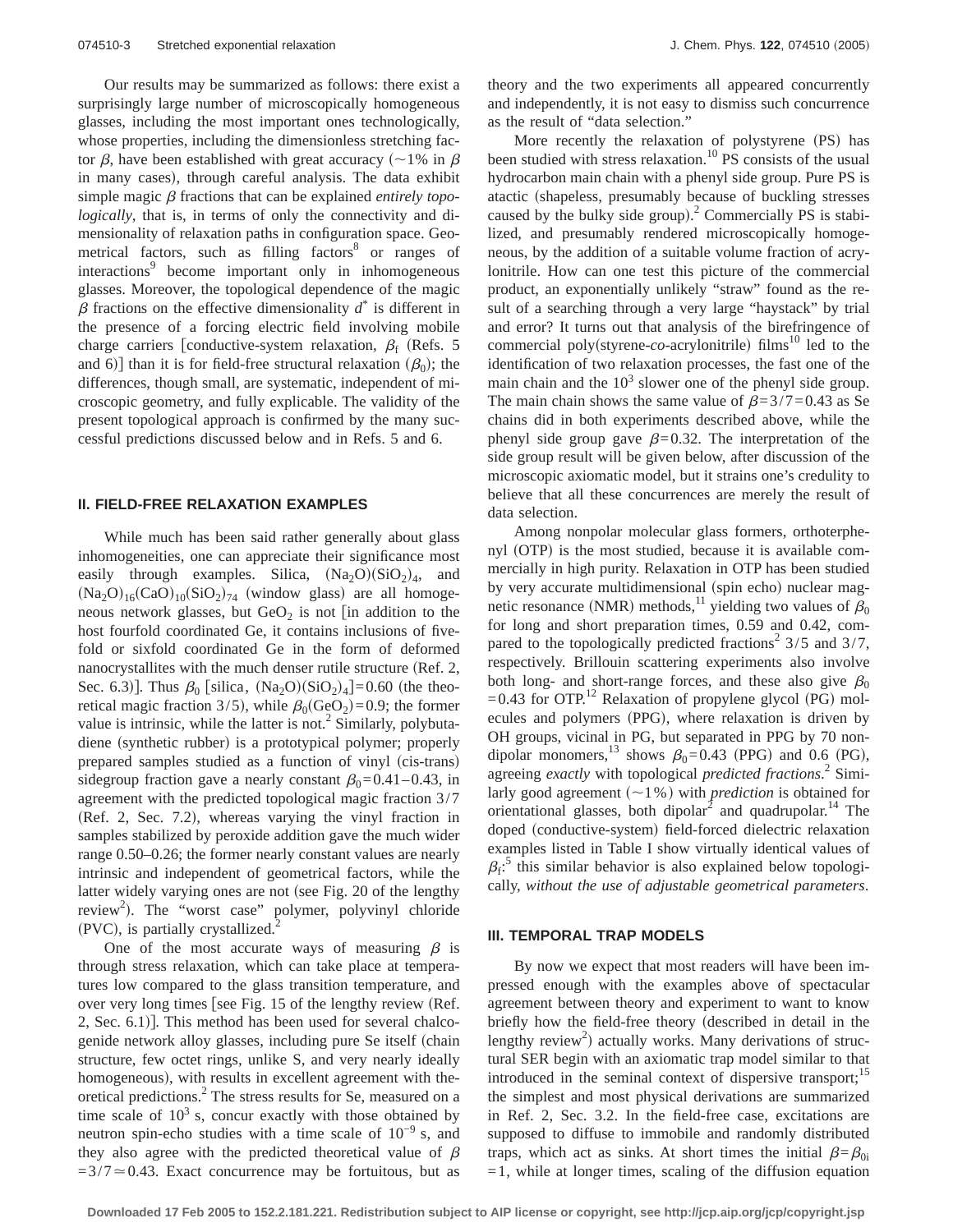TABLE I. Complex nonlinear least squares frequency-response fitting results using *K*1 (proper high-frequency limit) and *K*0 (uncorrected high-frequency limit) models (Refs. 5 and 6). We deal here with  $\beta_f$  quantities, but designate them by  $\beta_k$ , with the subscript *k* specifying the model used for fitting. The  $\beta_1=1/3$  values listed below were held constant during fitting. Here 100S<sub>F</sub> is the percentage relative standard deviation of a fit. The high-frequency limiting slope of the real part of the conductivity is  $(1-\beta_1)$  for a *K*1 model and is the same in the limit when the *K*0 model is used to fit very-wide-range *K*1 synthetic data, so then  $\beta_0=1-\beta_1$ .

| Material                            | T(K) | Fit<br>models  | $100S_F$ | $\beta_k$ | High-frequency<br>limiting slope |
|-------------------------------------|------|----------------|----------|-----------|----------------------------------|
| $0.88ZrO2 \cdot 0.12Y2O3$           | 503  | K1             | 0.49     | 1/3       | 2/3                              |
| (single crystal)                    |      | K1             | 0.43     | 0.32      | 0.68                             |
|                                     |      | K <sub>0</sub> | 0.76     | 0.49      | 0.49                             |
| $0.03Na2O0.97GeO2$                  | 571  | K1             | 1.4      | 1/3       | 2/3                              |
|                                     |      | K1             | 1.3      | 0.36      | 0.64                             |
|                                     |      | K <sub>0</sub> | 2.3      | 0.55      | 0.55                             |
| Na <sub>2</sub> O·3SiO <sub>2</sub> | 303  | K1             | 0.55     | 1/3       | 2/3                              |
|                                     |      | K1             | 0.56     | 0.33      | 0.67                             |
|                                     |      | K <sub>0</sub> | 0.67     | 0.56      | 0.56                             |
| $Li2O \cdot Al2O3 \cdot 2SiO2$      | 297  | K1             | 2.2      | 1/3       | 2/3                              |
|                                     |      | K1             | 2.2      | 0.34      | 0.66                             |
|                                     |      | K <sub>0</sub> | 3.0      | 0.56      | 0.56                             |

 $(Ref. 2, Sec. 3.2)$  gives for residual relaxation  $(SER)$  in a configuration space of effective dimensionality *d*\*

$$
\beta_0 = d^*/(d^* + 2) \quad \text{(field free)},\tag{1}
$$

yielding  $\beta_0 = \beta_{0s} = 3/5$  for  $d^* = d = 3$ , often observed in fieldfree relaxation involving only density fluctuations. Because SER involving the  $\beta_0$  of Eq. (1) is only asymptotic, one must utilize the results of some quite successful numerical simulations (Ref. 2, Sec. 2) to discuss the crossover to the residual regime.

One notes that in later data, especially for polymers and molecular glasses.<sup>2</sup> many values of  $\beta_0$  are clustered near  $\beta_{0l}=0.43\approx3/7$ , which suggested a fractal interpretation of *d*\* as

$$
d^* = fd \quad \text{(fractal)} \tag{2}
$$

with  $f=1/2$  and thus  $\beta=d/(d+4)$ . Diffusion can take place equally in two channels, only one of which is relaxational, while the other is cyclical or ineffective. The two channels could depend on short- and long-range forces, as in PG and  $PPG<sub>11</sub><sup>11</sup>$  with the long-range (ineffective) forces being either electrostatic (OH groups) or strain (polymers, whose chain structure generates strong, long-range, H-bond mediated strain fields). (Note that relaxation of a space-filling structure by long-range forces cannot occur by diffusive exchange; it can occur only via tunneling, which is exponentially unlikely.)

The two channels that give  $f = 1/2$  are nearly always weighted *equally*, a characteristic of fractal models, and the result of microscopically equal residual configurational entropies. The assumption of the latter in describing exponentially restricted glass phase space is analogous to the a *priori* equal weighting of unrestricted phase space in statistical theories of gases. It appears to be the central unifying principle that describes glassy states, whether formed experimentally by slow quenching or in numerical simulations.<sup>2</sup> This assumption is implicit in writing Eq.  $(2)$  for the fractal factor *f* that compresses the dimensionality of configuration space. fNote that such a compression, as it applies to *all* the *N* particles in the system, amounts to an exponential reduction of the combinatorially available phase space by a factor  $(N!)^{1-f}$ , where *N*  $\geq$  1.] It can be justified in much the same way that one justifies *a priori* equal weighting of unrestricted phase space in statistical theories of gases, namely, in the absence of some other identifiable factor (such as the longrange potential associated with an externally applied electric field), equal weighting is the only choice available. In fact, as we shall see, Eq.  $(2)$  is not correct for ionic relaxation in the presence of an applied field; it is correct only for field-free relaxation. Of course, Eq.  $(2)$  is valid only for microscopically homogeneous samples. In the presence of microscopic inhomogeneities, anything is possible, but usually the distribution of relaxation times is broadened and  $\beta_0$  is reduced. This explains the very small values of  $\beta_0 \approx 0.2$  that are sometimes reported for partially crystallized polymers, such as PVC.

At this point readers may be skeptical if they have a mental picture of glasses as extremely complex systems subject to a multitude of unspecified (and therefore uncontrolled) relaxation mechanisms. This picture is completely general and therefore it seems to be quite appealing. In fact, however, it is fatally flawed because it does not explain the ubiquitous occurrence of stretched-exponential relaxation, with its unique distribution of relaxation times. Of course, since such pictures cannot predict SER, they are completely unable to match the amazing predictive success of the relaxation channel model with only a few discrete channels. Glasses are, in fact, able to fill space yet avoid crystallization only because they are stabilized by self-organization of internal stress fields. Self-organization defines the available relaxation channels; the way in which glassy networks selforganize has been studied in several numerical simulations,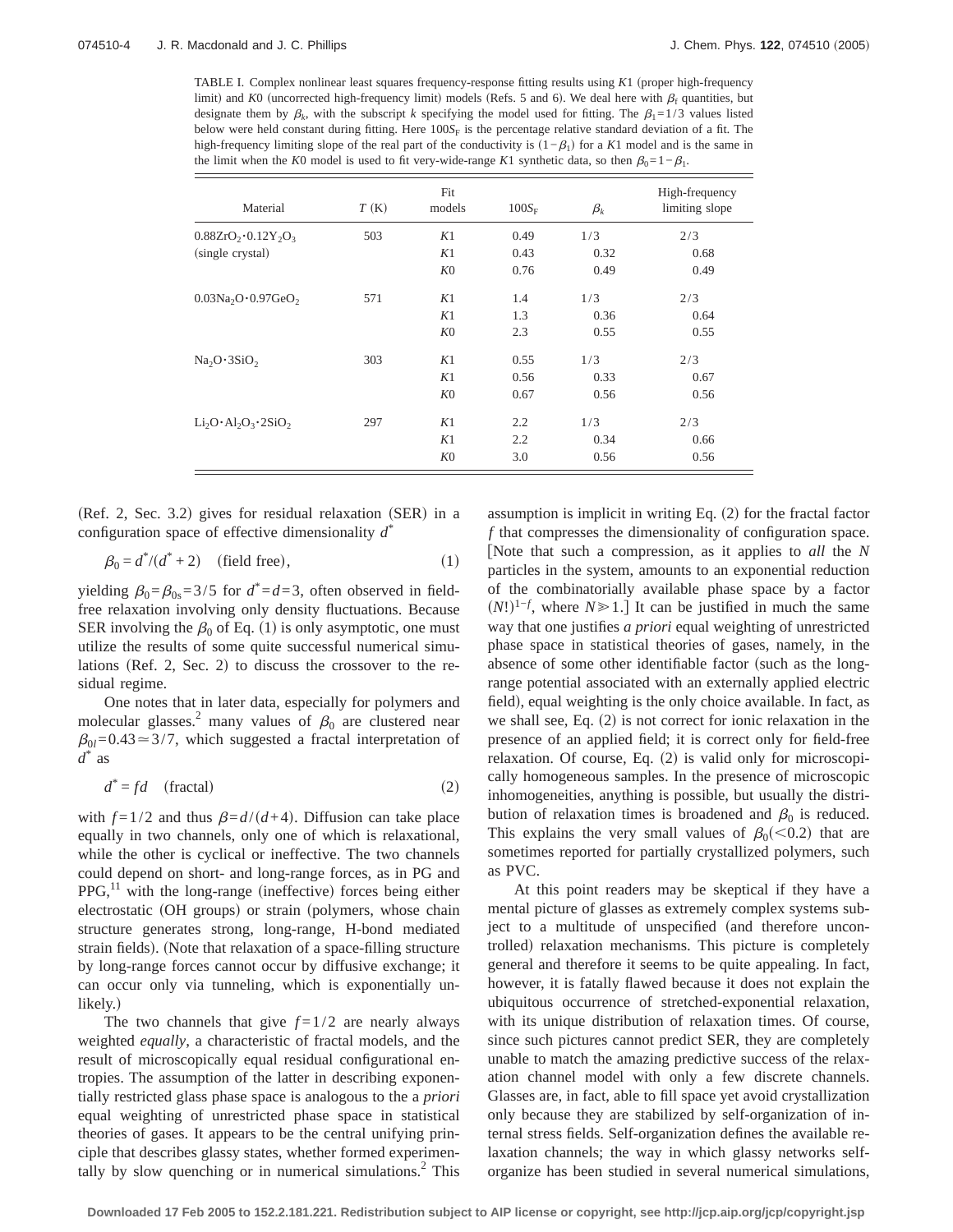the most recent one involving  $40\,000$  atoms.<sup>16</sup> Of course, we do not know from our axiomatic model the details of how this occurs, but we do not need to know such details because there are only a few possibilities for *f* to be considered. Similarly, in equilibrium thermodynamics many systems that differ from each other in detail still obey the law of corresponding states. The relaxation channel model is the glassy analog of the law of corresponding states. Much more detailed discussion of these methodological matters has already been given in the lengthy review.

We can now return to the analysis of the birefringence data on relaxation of commercial poly(styrene-coacrylonitrile) films.<sup>10</sup> There were two relaxation processes with relaxation rates separated by a factor of  $10<sup>3</sup>$ . The authors identified these two relaxation processes as belonging to (fast I) the main chain and (slow II) the phenyl side group, with  $\beta_{\text{I}}=0.43$  and  $\beta_{\text{II}}=0.32$ . As we saw above, the value of  $\beta$ <sub>I</sub>=0.43 is just what we can expect from main chain relaxation with two channels and  $f_1=1/2$ , only one of which is relaxational, while the other is cyclical or ineffective. Obviously  $\beta_{\text{II}}=0.32$  corresponds to  $f_{\text{II}}=1/3$ , that is, relaxation with three channels, only one of which is relaxational, while the other two are cyclical or ineffective. What is the origin of the extra ineffective channel for the slow relaxation of the phenyl side group? It is probably the long-range interactions of the phenyl side group with the acrylonitrile copolymer, added commercially to stabilize the film and assure microscopic homogeneity. This hypothesis suggests a series of further experiments, studying the slow relaxation as a function of added fraction of acrylonitrile. It seems likely that  $f_{\text{II}}$  $=1/3$  only for a narrow range of compositions near the commercial value, where the macroscopic properties of the film are optimized. This theoretical prediction, if confirmed, would provide additional positive support for the channel model. However, it has been our experience that no amount of predictive success will satisfy all the skeptics of such a simple, yet deep, model as that discussed herein.

### **IV. DYNAMICAL DIELECTRIC RELAXATION**

In the past, analysis of frequency-dependent field-forced dielectric relaxation has tended to rely on awkward and inaccurate analytic approximations for converting estimated values of  $\beta$  to the time-domain values (Ref. 2, Sec. 5). More fundamentally, these transformations also assume that the presence of an applied field does not alter mobile charge relaxation kinetics. More recent analyses<sup>5,6</sup> of ionic conductive-system (doped dielectric) dispersive relaxation, measured in plane-parallel capacitor configurations, have revealed a universal frequency dependence associated with  $\beta_f$ that is not merely directly transformed from the timedependent SER characterized by  $\beta_0$ . A bulk response model, called the Kohlrausch *K*1, involving only two free parameters with a fixed shape parameter,  $\beta_1 = \beta_f$ , has been found to fit frequency-response data for a wide variety of homogeneous materials with  $\beta_f$  equal to the unique value of 1/3 for mobile charge carriers of a single type. This model is indirectly derived from a correlation function of exact SE form with the fixed value  $\beta_1=1/3$ . Its associated temporal response is not, however, of SE character with a constant value of  $\beta_1$ . Instead, separate approximate fits of the SE model to the full *K*1 response over limited temporal ranges show that the effective  $\beta$  approaches unity in the high frequency limit, is of the order of 0.5 for midrange times, and reaches 1/3 only in the long-time limit.

A *K*1 composite model with  $\beta_1=1/3$ , one which includes dispersive electrode effects when significant, generally fits wide-frequency-range data sets appreciably better than do other models with more free parameters. The *K*1 part of the total response model fits the bulk part of the data exceptionally well over the entire frequency span; at high frequencies it leads to a limiting power-law log-log slope of the real part of the conductivity of  $n_1=2/3$ . In contrast to the *K*1 model, the *K*0 one is derived directly, rather than indirectly, from a correlation function of SE form with a fixed shape parameter of  $\beta_0$ , and its temporal response is therefore of exact SE form with a constant value of  $\beta_0$  over the entire time domain. When the *K*0 model is used to fit the highfrequency part of *K*1 response, it leads in the high-frequency limit to the power-law exponent  $n_0=2/3$  and to  $\beta_0=2/3$  as well, in accordance with the well-established relation  $\beta_0$  $+\beta_1=1.^{5,6}$ 

These apparently universal shape parameter values may be explained as follows. At sufficiently low frequencies or long times, capacitor plane-parallel boundary conditions require that the current flows in one-dimensional "streams" normal to the plates, but at high frequencies the current is locally random, as expected for a fully glassy medium. Our model, as discussed below in detail, explains these two limiting fractions in terms of pinning of the current by the electric field, either globally at low frequencies, or locally at high frequencies. In addition, an entirely different theoretical model leads to the same unique values of the two limiting  $\beta$ parameters, thus providing additional support for their validity and universality.<sup>6</sup>

Results of fits of appropriate models to some experimental data sets are shown in Table I; many others are included in Refs. 5–7. Note that while the estimated  $\beta_0$  values in the table, obtained from fitting experimental data with the *K*0 model, are the same as the high-frequency slopes of synthetic data derived using the *K*0 parameters estimated from the experimental data fitting (i.e.,  $n_0 = \beta_0$ ), they do not reach the value of 2/3 because of the limited range of the available data. The more appropriate *K*1-model fits of the same experimental data, do, however, yield high-frequency slope estimates very close to 2/3, as shown in the table. For comparison, Table I includes results for the *K*1 model with  $\beta_1$  fixed at 1/3 during fitting as well as taken as a free fitting parameter.

Even when the experimental data involve highfrequency limiting power-law slopes near or even exceeding unity, fitting using a composite model that includes the *K*1 one (representing bulk charge-carrier response) as well as other dispersive contributions, such as that associated with partial blocking of mobile charge carriers at the electrodes,<sup>7</sup> leads to bulk response best represented by the *K*1 with its fixed  $\beta_1$  shape parameter of 1/3 and its associated highfrequency-limiting power-law slope of 2/3.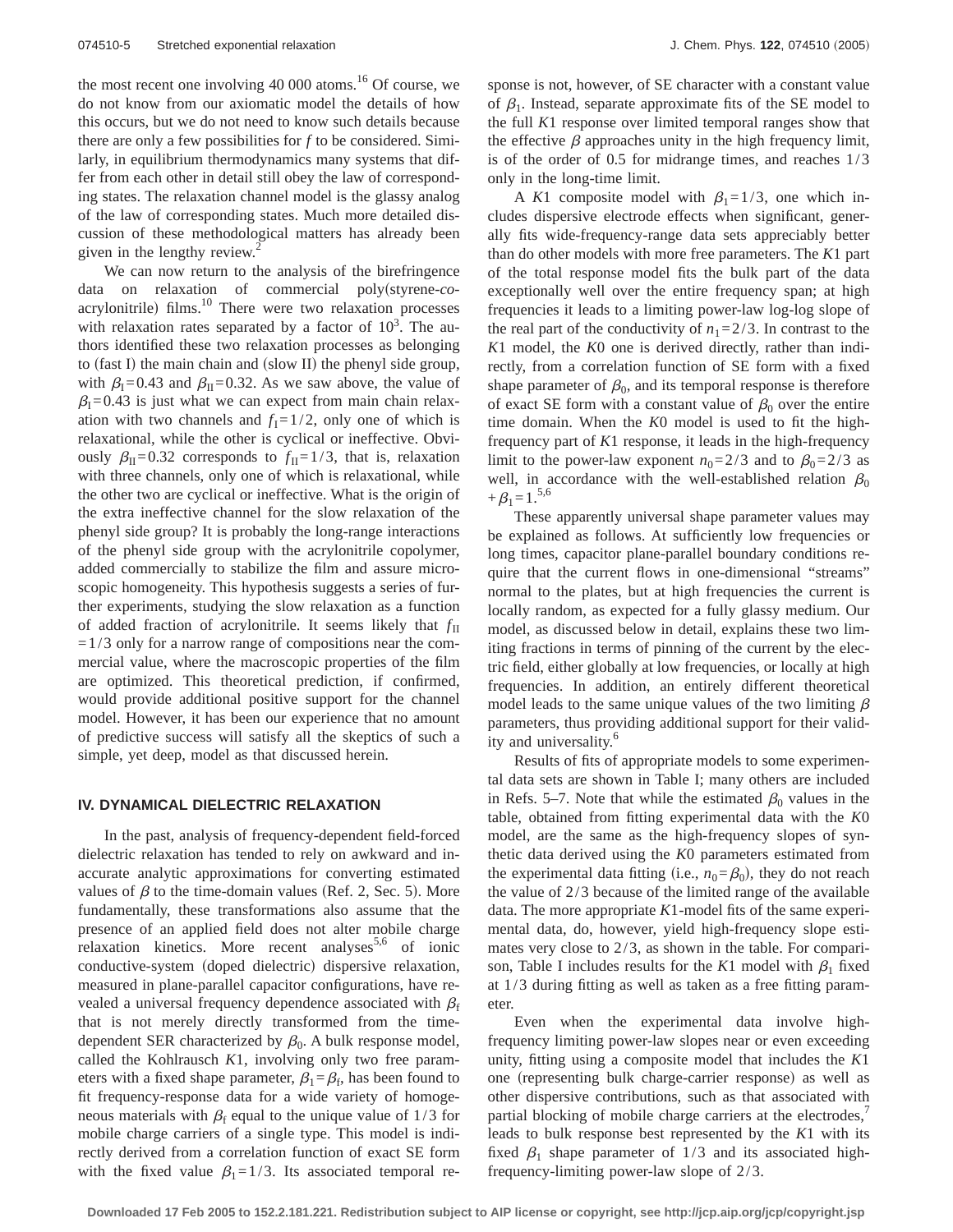Seemingly, both ionic and electronic transport may have ranges that depend on  $r^s$  with  $0 < s < 1$ . The resulting *s* dependence of  $\beta$  may be removed in a random-walk lattice model with long waiting times, $17$  leading to an interesting relation involving  $\beta_f(d)$ , namely,  $\beta_f(1) = \beta_f(3)/2$ , first applied to frequency-domain results in Ref. 6. This relation appears to be satisfied only for conductive dielectric dispersive relaxation data that give  $\beta_{\text{fl}}(1)=1/3$  and  $\beta_{\text{fh}}(3)=2/3,5.6$  where the subscripts indicate low- and high-frequency regions. The lattice model predictions agree with those of the diffusion model for  $d^* = 1$ , but disagree by  $\sim 10\%$  for  $d^* = 3$ , while it is not immediately clear what role the forcing electric field plays in distinguishing the two models at low and at high frequencies.

#### **V. FRACTAL DYNAMICAL MODEL**

One can derive  $\beta_{\text{fh}}(3)=2/3$  topologically in a fractal model by postulating that in the presence of a forcing electric field, the carriers relax exponentially with respect to randomly oriented local polar coordinates. This assumption of maximally disordered local polar coordinates, compatible with space filling,<sup>18</sup> has also been made in analyzing threebody forces in a space-filling glassy network.<sup>19</sup> Constraint theory has also been very successful in predicting and describing the phase diagrams of network glasses, including the glass-forming (noncrystallizing) ability and other remarkable glass properties, such as the reversibility and nonaging compositional windows centered on average valence  $12/5$ ;<sup>20,21</sup> these properties directly reflect the exponentially small phase space occupied by homogeneous glasses.

Within a local polar coordinate frame one has a radial coordinate and  $(d-1)$  angular coordinates. *A priori* in the glassy state the residual entropies associated with these coordinates should be equal, and contribute equally to exponential relaxation, represented topologically by a harmonic product

$$
\exp -([\tau/\tau]^{1/d})^d = \exp[-\tau/\tau] \quad \text{(fractal exponential)}.
$$
 (3)

However, the *d* configurational coordinates are not all equally effective in relaxing currents in the presence of a forcing applied electric field at a polar angle  $\theta$ . The field induces a uniaxially anisotropic local dynamical metric. In a general *d*=3 geometry, motion with respect to the azimuthal coordinate  $\varphi$  is irrelevant for homogeneous materials. Although there can be transient relaxation involving  $\varphi$ , in the steady state relaxation occurs with respect to only  $r$  and  $\theta$ . The effective dimensionality for relaxation is thus  $d^* = 2$ , while the embedding dimensionality is  $d=3$ , so Eq. (3) becomes

$$
\exp - ([t/\tau]^{1/d})^{d^*} = \exp - [t/\tau]^{d^* / d}
$$
  
(fractal effective stretched exponential) (4)

and  $\beta_{\text{fh}} = f = d^*/d = 2/3$ . When currents "stream" normal to capacitor plates, transverse motion parallel to the plates is irrelevant (cyclical) giving  $d^* = 1$ . Now we forget about traps completely and simply assume that the residual dispersive currents are those pinned to the forcing field. In that case, the fractal or topological value of  $\beta$  can only be

$$
\beta_{\rm f} = d^*/d = f \quad \text{(field forced)}.
$$

This gives both  $\beta_{\text{fl}}(1)=1/3$  and  $\beta_{\text{fh}}(3)=2/3$ , as found experimentally. This derivation has the advantage of incorporating the forcing character of the applied field explicitly in distinguishing between low and high frequencies. Note that it applies to *K*1 temporal response for the low-frequency limit and to *K*0 and power-law response for the high-frequency limit.

One can now easily see why the hopping range powerlaw exponent *s* does not appear in  $\beta_f$ , although it does appear in explicit algebraic models;<sup>9</sup> similar adjustable parameters appear in geometrical models with variable filling factors for trapping sites.<sup>8</sup> The algebraic models include the hopping range of the carriers, but they do not include the dynamically correlated polarization of the medium. The latter, however, arises from virtual hopping processes that have the *same* range dependence as the carrier motion; the local field corrections to the forcing field can then be screened in exactly the same way as the hopping length. But, one can ask, is the cancellation of the two factors perfect? The answer is yes, because motion in the glass is exponentially hindered, implying exponentially exact cancellation of power-law range hopping factors by power-law polarization hopping factors: after this cancellation all that can remain is the exponentially small fraction of phase space that is relaxationally effective. Therefore, we expect, as found previously for dispersive charge transport,<sup>5,6</sup> that the 1/3 value of  $\beta_{\text{fl}}$  and the 2/3 value of  $\beta_0 = \beta_{\text{fh}}$  (obtained from the limiting slope of the conductivity) must be both temperature and ionicconcentration *independent*, contrary to the predictions of most geometrical models. Finally, in contrast to Ref. 17, which used a lattice model and derived only  $\beta f(1)$  $=\beta_f(3)/2$ , the present model leads to unique values for both quantities.<sup>6</sup> For the reader's convenience field-free and fieldforced values of  $\beta$  are summarized in Table II.

As we have seen, the *K*1 fractal dynamical model, with the fixed value  $\beta_1=1/3$ , fits field-forced dispersive frequency response data for an extremely wide variety of homogeneous ion-conducting materials. One may well ask, however, to what degree is it only an empirical, phenomenological datafitting model of unknown physical significance? The model involves three distinct components. First is its form, second is the ion-ion correlation function that it involves, and third is the value of any shape parameter appearing in the correlation function. It turns out that the form of the model is the only conductive-system dispersive one that has been derived from both a macroscopic relaxation approach<sup>22</sup> and from the detailed and deservedly famous continuous-time-randomwalk hopping model of Sher and Lax.<sup>15,23</sup> This model involves a general but specifiable correlation function. Next, when this function is taken to be of the popular stretchedexponential form, one that has itself been derived from microscopic analyses in various ways, one obtains the *K*1 model with a stretched-exponential shape parameter  $\beta_1$  satisfying  $0<\beta_1\leq 1$ . Finally, the justification for the virtually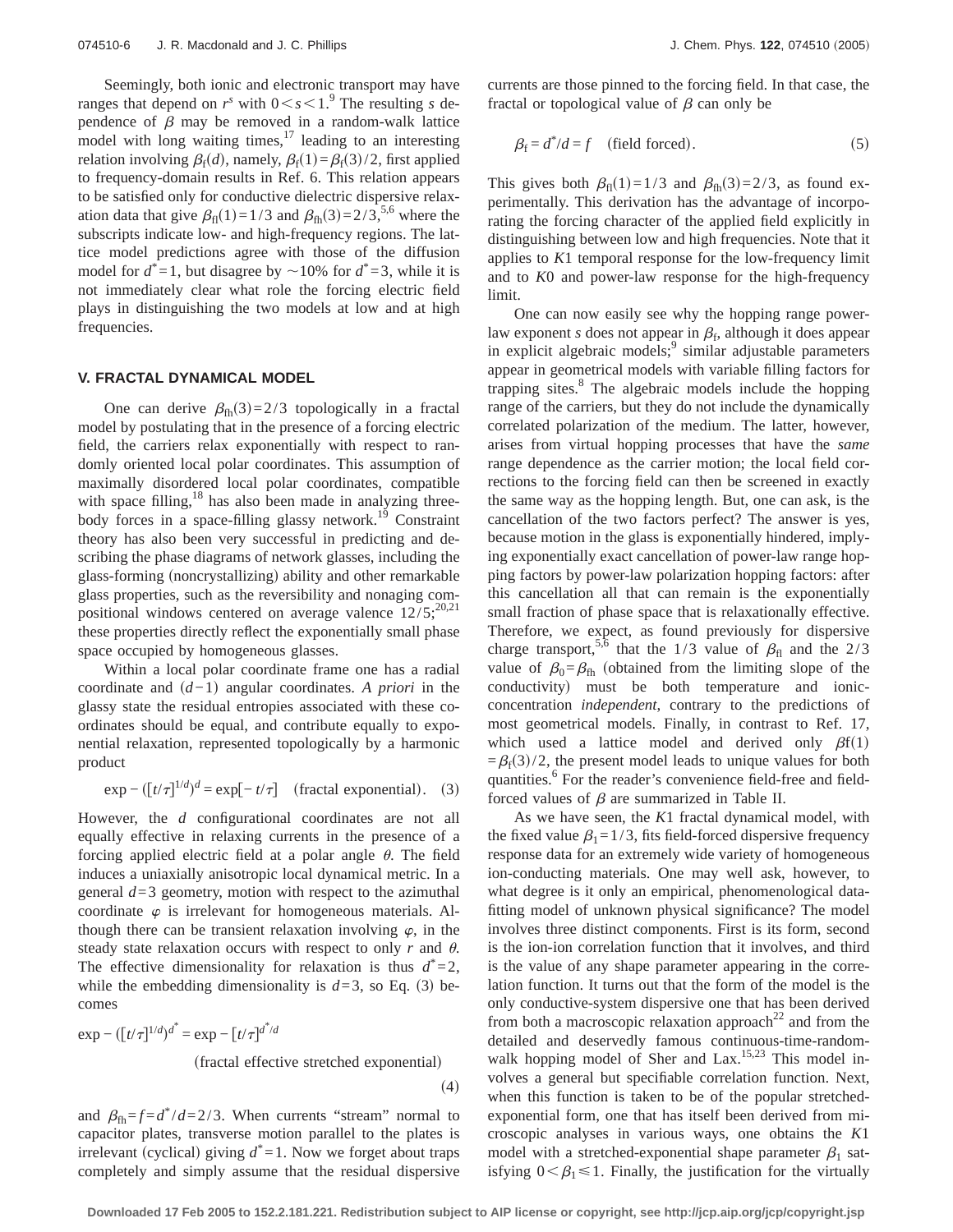TABLE II. Values for  $\beta$  predicted for molecular and ionic relaxation depend on the range of forces (short or both long and short) for the former, and on whether or not one includes the correct high-frequency limiting slope behavior (entered here as \*) in transforming the frequency data of the latter to the temporal regime. When the latter is included,  $\beta_{\rm fl}$  is given as 1/3, but when it is omitted values close to 1/2 are found (Table I) for usual limited-range data.

| Excitation | Notation         | Internal     | External | $\overline{d}$ |         |                     | References | Year |
|------------|------------------|--------------|----------|----------------|---------|---------------------|------------|------|
| Molecular  | $\beta_0$        | <b>Short</b> | None     | 3.             |         | 3/5                 | 13         | 1973 |
| Molecular  | $\beta_0$        | Long         | None     | 3              | 1/2     | 3/7                 | 14         | 1994 |
| Ionic      | $\beta_{\rm fl}$ | None         | Low      | 3              | 1/3     | $1/3$ ( $\sim$ 1/2) | 5 and 6    | 2004 |
| Ionic      | $\beta_{\rm fh}$ | None         | High     | 3              | $2/3^*$ | 2/3                 | 5 and 6    | 2004 |

universal applicability of the full model follows from the joint topological and analytic derivations of the uniquely economical  $\beta_1=1/3$  value.

The distinctions made here between field-free  $\beta_0$  and field-forced  $\beta_f$  relaxation produce differences in  $\beta$  that are sometimes numerically small  $(2/3$  compared to  $3/5$ , but they nevertheless imply that the two cases represent thermodynamically different phases. New low-field longitudinal magnetoconductance oscillations have been discovered in two-dimensional electron glasses in a forcing microwave field; $^{24}$  these oscillations are qualitatively different from high-field de Haas–Shubnikov oscillations and are described topologically as a new synergistic phase.<sup>25</sup> One can also note that dielectric hole burning in glycerol<sup>26</sup> is described by a dynamically heterogeneous SER model with  $\beta$ =0.65, very close to our expected (field-forced) value of  $\beta_f=2/3$ . Partitioning or coarse graining is a physically appealing way to reduce phase space in nonequilibrium disordered systems;<sup>27</sup> however, it does not distinguish between static and dynamic inhomogeneities, fractal dimensionalities, or forcing effects.

# **VI. ANISOTROPY OF CUPRATE PHOTOINDUCED** "**SUPER**…**CONDUCTIVITY**

While there are many examples of intrinsic topological relaxation, the most demanding application is probably to photoinduced (super)conductivity in the cuprates [specifically the very well-studied  $YBa<sub>2</sub>Cu<sub>3</sub>O<sub>x</sub>$  at the metal-insulator transition,  $x=6.4$ , where ideal (microscopically homogeneous) electronic networks are formed].<sup>2,28</sup> Here the laser field clearly is forcing the development of a field-pinned internal filamentary structure upon a precursive percolative structure, so both field-free and field-forced mechanisms are contributors to this remarkable effect: which makes the greater contribution? The superconductive cuprates are layered pseudoperovskites, with in-plane conductivities 10–100 times larger than perpendicular conductivities. The phenomena exhibit SER, so we can use the anisotropy of observed values of  $\beta$ , shown in Table III, to answer this question. The in-plane low-temperature limit agrees well with  $\beta_0=3/5$ , suggesting that the internal structure develops mainly through atomic density relaxation. The systematic difference  $\delta\beta$  ~ 0.05 between in-plane and out-of-plane  $\beta$  values suggests that the in-plane rearrangement is more nearly completed (with applied fields shorted out by the large planar conductivity), while the plane-normal relaxation still retains some memory of the insulating state and resembles the highfrequency limit  $\beta_{\text{fh}}=2/3$  of field-forced relaxation. Thus this small difference in  $\beta$  appears to be significant quantitatively, and it is in accord with our intuitive expectations regarding the photoinduced formation of weak, low-conductivity interplanar links (traps are present in the insulating layers).

## **VII. CONCLUSIONS**

The dynamic and thermodynamic properties of glasses are rich and diverse; they appear in at least twelve different categories and all seem to be related through  $\beta$ .<sup>29</sup> In our experience in fitting one category, dispersive transport,  $5-7$  we have found that  $\beta_f$  (which describes the shape of the relaxation-time distribution) is much more stable than is the SE characteristic relaxation time  $\tau$  itself (which is discussed more often, especially in the context of percolative models), and thus  $\beta_f$  can be used to test power-law assumptions regarding frequency or time ranges outside those studied experimentally. For statically homogeneous samples one can have much more confidence in data fits that yield magic fractions for  $\beta$ , and therefore more confidence in chemical trends of other less stable parameters (such as  $\tau$ ) that depend implicitly on  $\beta$  as well as other "hidden" parameters. In emerging fields of materials science (such as cuprates), the materials that yield magic fractions for  $\beta_0$  are consistently of higher quality.<sup>2</sup> By explaining the topological origins of  $\beta$ without the use of adjustable parameters, the present theory may provide useful guides to more consistent theories of all the properties of glasses.

*Postscript*. A complex geometrical (hyperspherical) fractal model of random walks on percolation clusters $30$  yields SER exactly, showing that SER is the result of phase-space compression. However, the values of  $\beta$  range from  $\sim 0.7$  $(d=2)$  to 1/3  $(d \rightarrow \infty)$ , in disagreement with our results and experiment. Note that the percolation clusters, although exponentially unlikely, are still *static* geometrical constructs,

TABLE III. SER parameters for photoexcitation of resistivities in layered YBCO (Ref. 20). The theory, discussed in the text, refers to an ideal sample without ferroelastic fluctuations, which may reduce both  $\beta$ 's by 5%–10%.

| T(K)   | $\beta$ (in plane) | $\beta$ (out of plane) |
|--------|--------------------|------------------------|
| 275    | 0.54               | 0.57                   |
| 200    | 0.55               | 0.59                   |
| 125    | 0.56               | 0.61                   |
| 50     | 0.58               | (Noisy)                |
| Theory | 0.60               | 0.67                   |